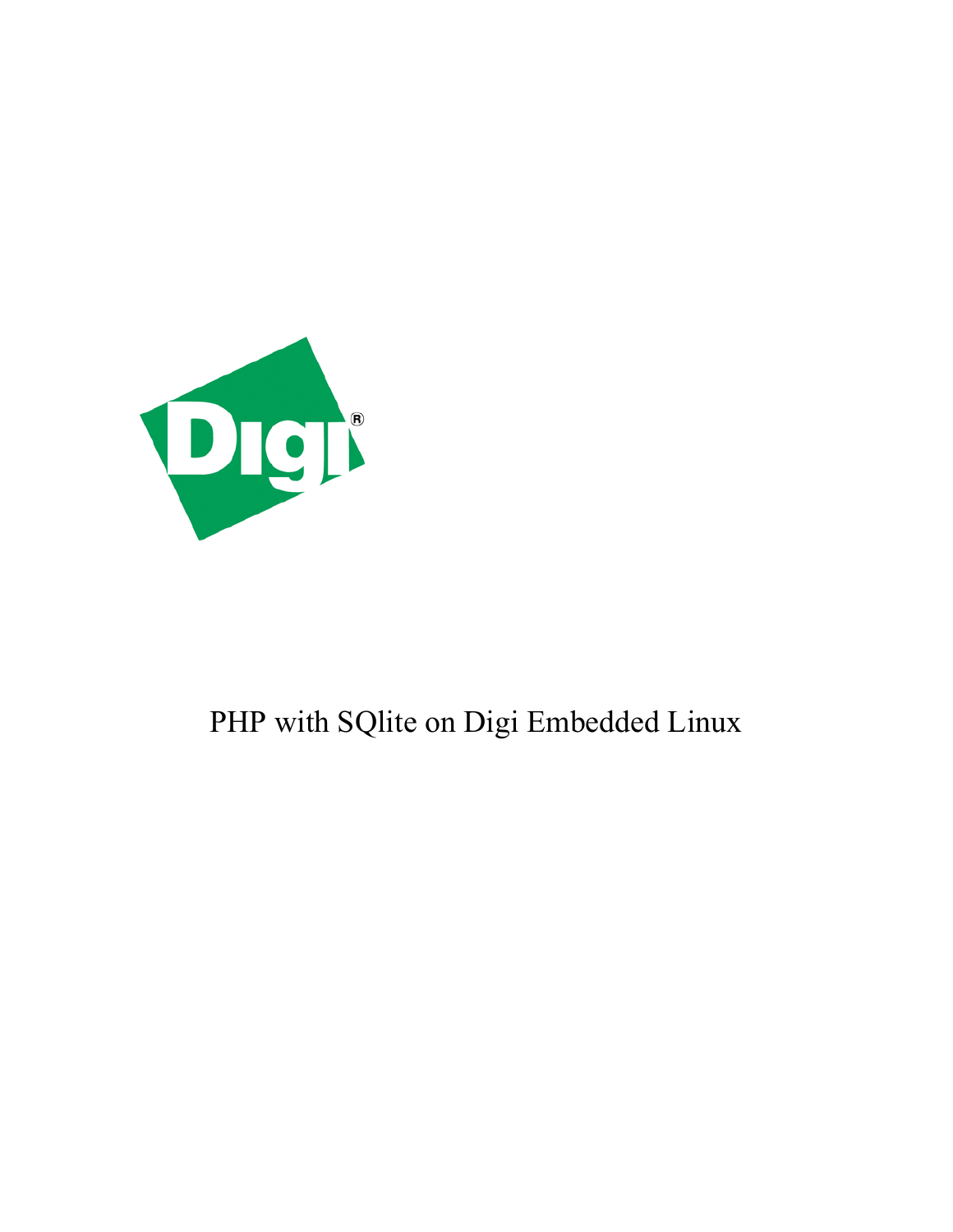## **Document History**

| Date              |      | Version   Change Description          |  |
|-------------------|------|---------------------------------------|--|
| $10/14/2009$ V1.0 |      | Initial entry/outline                 |  |
| $10/16/2009$ V1.1 |      | Switched back to compiling php-5.2.11 |  |
| 11/09/2009        | V1.2 | Integrated SQI ite support            |  |

## **Table of Contents**

| $\mathbf{1}$   |     |  |  |
|----------------|-----|--|--|
| $\overline{2}$ |     |  |  |
| 3              |     |  |  |
|                | 3.1 |  |  |
|                | 3.2 |  |  |
|                | 3.3 |  |  |
|                | 3.4 |  |  |
|                | 3.5 |  |  |
| 4              |     |  |  |
| 5              |     |  |  |

## **1 Problem Description**

Digi embedded modules running Digi Embedded Linux are delivered with pre-compiled out of the box web servers with PHP capabilities. Also a pre-compiled small embedded data base SQLite is provided. This document describes how to cross compile a third party PHP interpreter and configure the web server(s) to execute it (e.g. with a test.php page). It also describes how to configure the firmware for running SQLite data base and an example to access it from PHP pages run in the web server.

## **2 Requirements**

To try the example in this document you need:

- Digi Connect ME 9210 or ConnectCore module mounted on Digi development board.
- Digi Embedded Linux (DEL) 5.1 or above development environment.
- You can get everything together in a Digi Linux JumpStart Kit

Copyright 2009 Digi International Page 2/14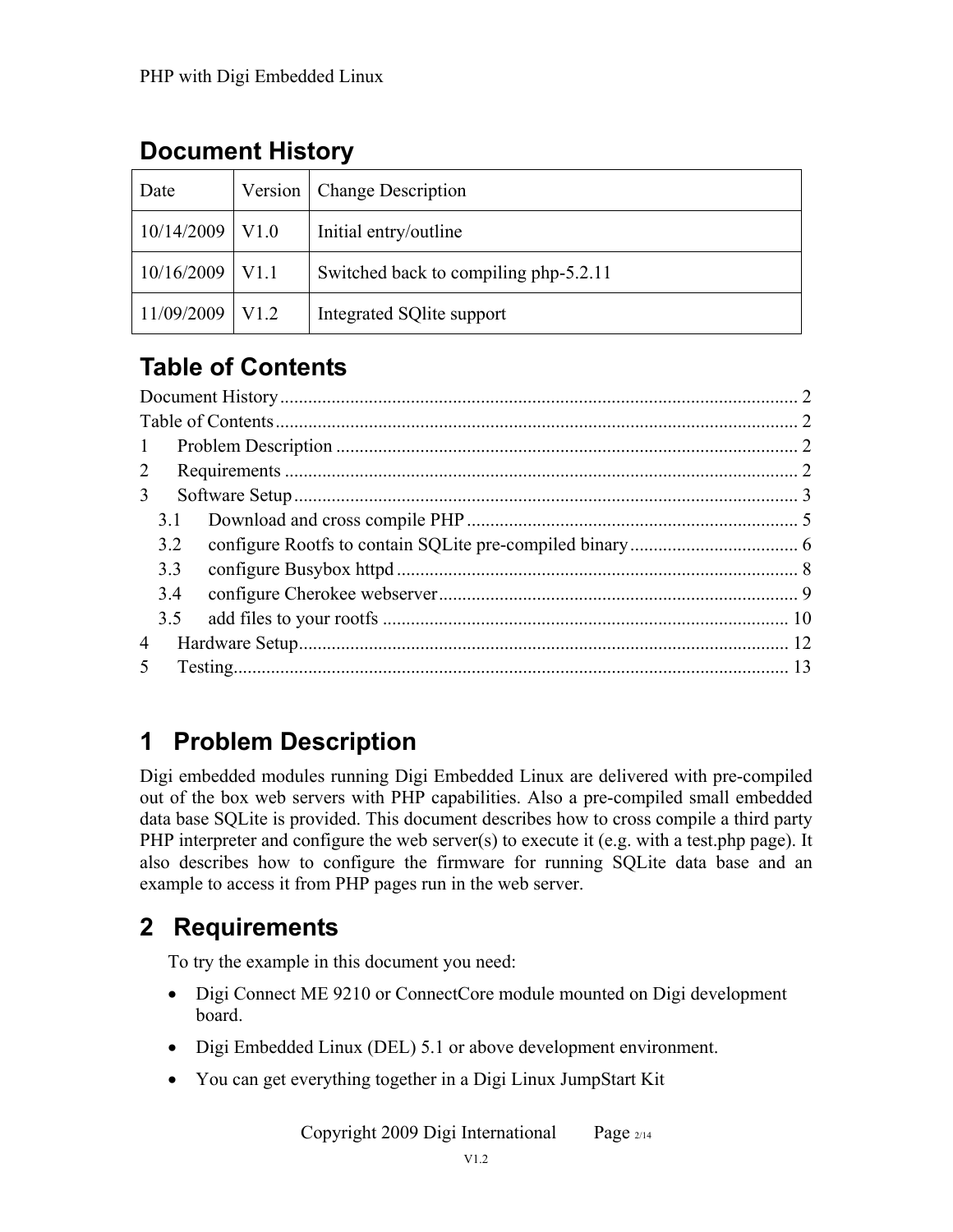### **3 Software Setup**

For your convenience find all files and images compiled into the archive these instructions came with at this link –

http://ftp1.digi.com/support/documentation/EmbeddedLinuxPHP-SQLite.zip

- Install Digi Embedded Linux (DEL) 5.1 or higher, apply latest patches with the Package Manager.
- Create a new Digi EL Kernel/Rootfs/U-Boot Project for your platform:

| Digi EL - Digi ESP for Embedded Linux - /home/tkuhlman/workspace51<br>$(\cdot)$ |  |              |                                                                                                |        |
|---------------------------------------------------------------------------------|--|--------------|------------------------------------------------------------------------------------------------|--------|
| $File$ $Edit$                                                                   |  |              | <u>Navigate Search Project Device.options Run P</u> ackage.Manager <u>W</u> indow <u>H</u> elp |        |
| New                                                                             |  |              | Shift+Alt+N > B Digi EL Kernel/Rootfs/U-Boot Project                                           |        |
| Open File                                                                       |  |              | Digi EL Application/Library C Project                                                          |        |
| Close                                                                           |  | $Ctrl+W$     | $\boxed{\phantom{a}}$ Digi EL Application/Library C++ Project                                  |        |
| Close All                                                                       |  | shift+ctrl+w | Digi EL Qt Gui Project                                                                         |        |
| Ial Save                                                                        |  | $Ctrl + S$   | □ Project                                                                                      |        |
| الطاع Save As                                                                   |  |              | Source File                                                                                    |        |
| lsave All                                                                       |  | Shift+Ctrl+S | <b>h</b> Header File                                                                           |        |
| Revert                                                                          |  |              | $\lceil \hat{\mathbf{Y}} \rceil$ File                                                          |        |
|                                                                                 |  |              | in Folder                                                                                      |        |
| Mo <u>v</u> e                                                                   |  |              | O Digi EL Qt Gui Class                                                                         |        |
| Rename                                                                          |  |              | F <sub>2</sub><br>Digi EL Qt Resource File                                                     |        |
| ଝା<br>Refresh                                                                   |  |              | F <sub>5</sub><br>Digi EL Qt Designer Form                                                     |        |
| Convert Line Delimiters To                                                      |  |              | $\rightarrow$<br>□ Other                                                                       | Ctrl+N |
| 鱼 Print…                                                                        |  | $Ctrl + P$   |                                                                                                |        |
| Switch Workspace                                                                |  |              | ,                                                                                              |        |
| Restart                                                                         |  |              |                                                                                                |        |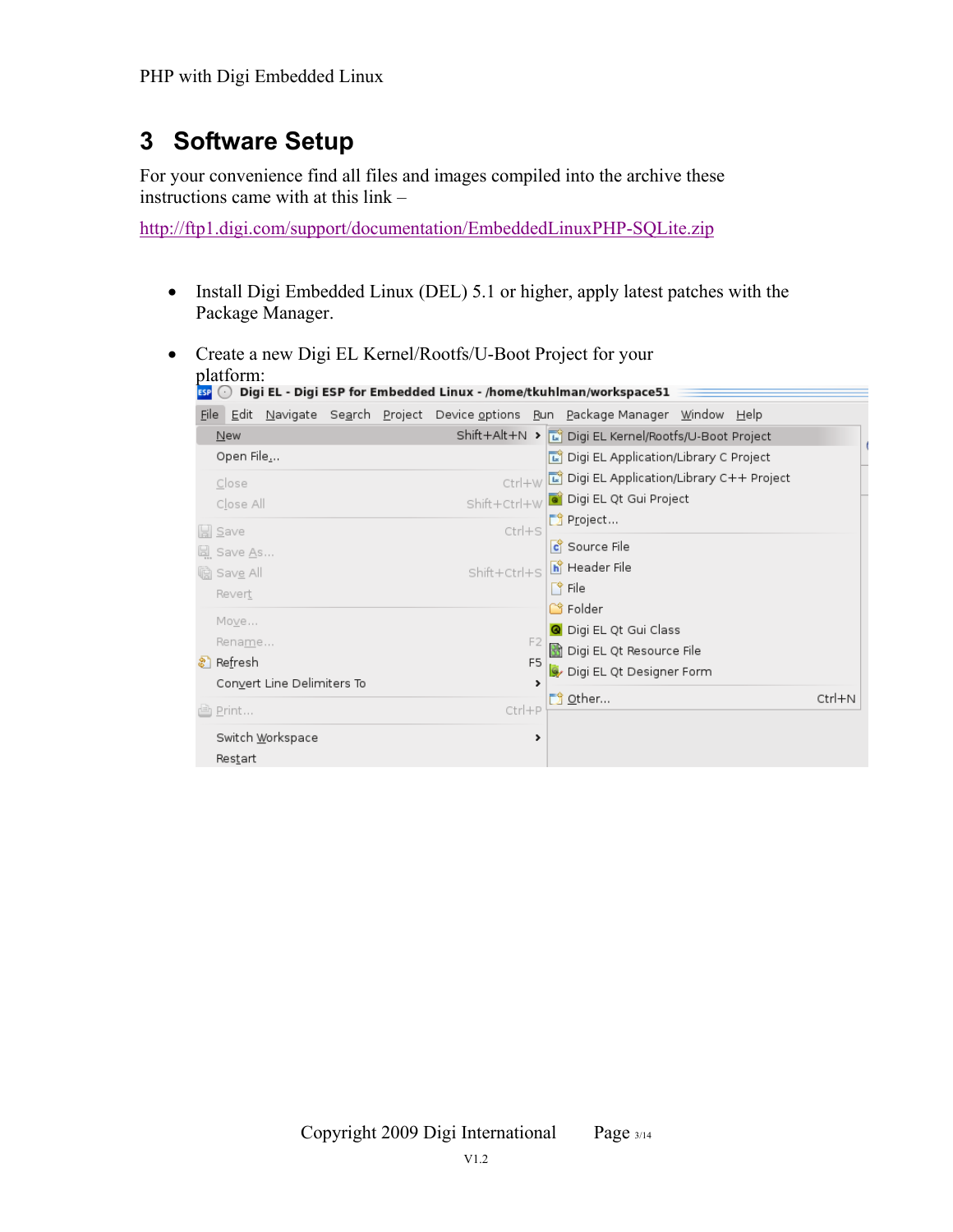#### PHP with Digi Embedded Linux

• Select Kernel and Root File System as project components:

|                           | Digi EL Kernel/Rootfs/U-Boot Project Wizard<br>Create a new Digi EL Kernel/Rootfs/U-Boot project |                                                               |        |
|---------------------------|--------------------------------------------------------------------------------------------------|---------------------------------------------------------------|--------|
|                           | Project name: PHPSQLite2443                                                                      |                                                               |        |
| Project contents          |                                                                                                  |                                                               |        |
| Platform:                 | ConnectCore 9M 2443                                                                              |                                                               | ٥      |
| ■ Use default             |                                                                                                  |                                                               |        |
|                           | Project Path: /home/tkuhlman/workspace51                                                         |                                                               | Browse |
| <b>Project components</b> |                                                                                                  |                                                               |        |
| √ Kernel                  |                                                                                                  | Root File System                                              |        |
|                           | Kernel Modules                                                                                   | Include the Root File System in this project. This will allow |        |
|                           | Root File System                                                                                 | you to create, configure and build new rootfs images.         |        |
| U-Boot                    |                                                                                                  | Root File System Options                                      |        |
|                           | Applications                                                                                     |                                                               |        |
| Select All                | Deselect All                                                                                     |                                                               |        |
|                           |                                                                                                  |                                                               |        |
| ?                         |                                                                                                  | Einish<br>$\leq$ Back<br>$Next$ >                             | Cancel |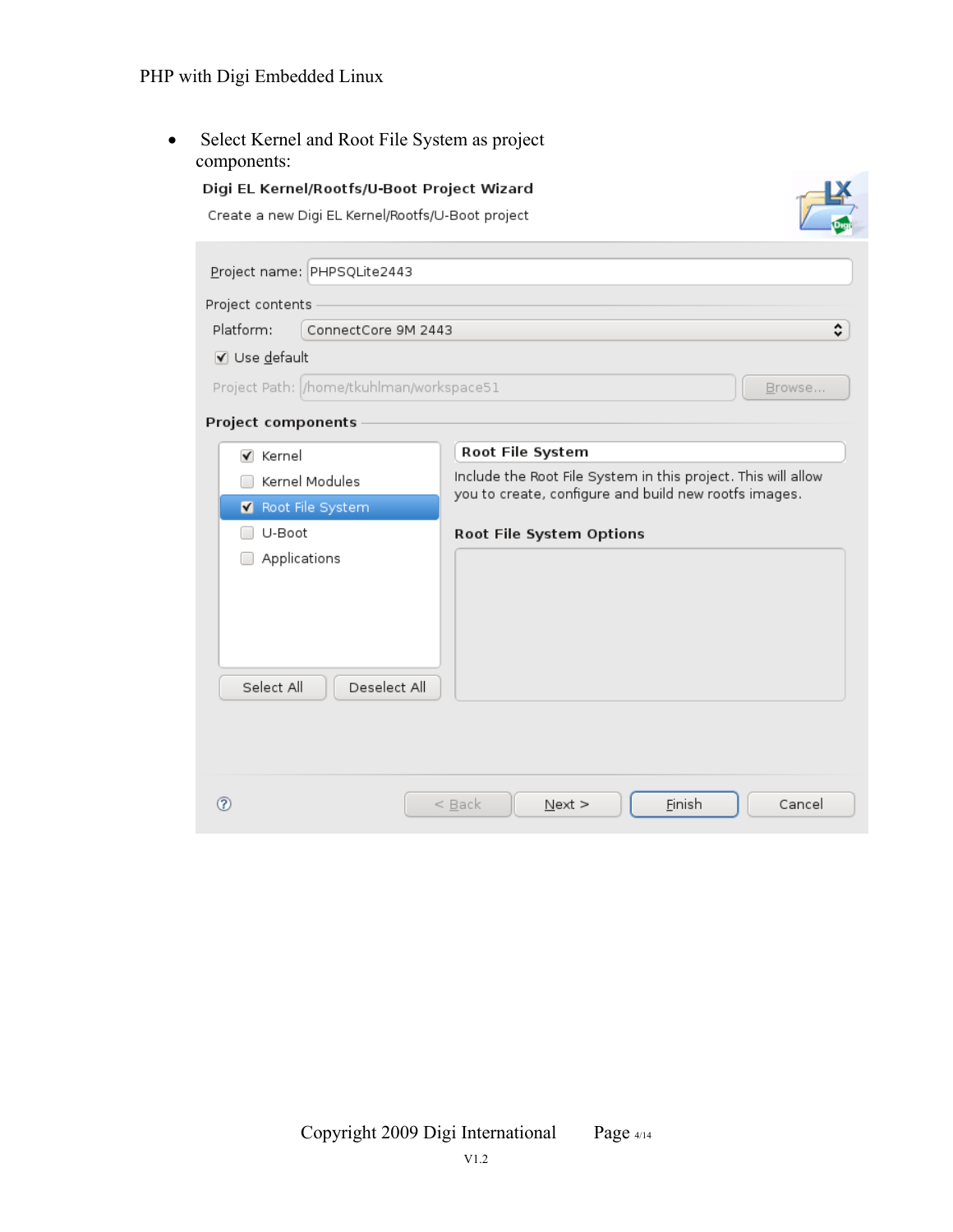|  | Select appropriate NFSROOT/TFTP Configuration |  |  |  |
|--|-----------------------------------------------|--|--|--|
|--|-----------------------------------------------|--|--|--|

| NFSROOT/TFTP Configuration<br>Select the NFSROOT/TFTP Configuration           |                                                                     |               |
|-------------------------------------------------------------------------------|---------------------------------------------------------------------|---------------|
| <b>NFSROOT Configuration</b><br>✔ Export Root file system to an NFS Directory | O Use platform dependant default path (/exports/nfsroot-cc9m2443js) |               |
| O NFSROOT Directory:<br><b>TFTP Configuration</b>                             |                                                                     | Browse        |
| ✔ Export Images for tftp download<br>TFTP Directory: /tftpboot                |                                                                     | Browse<br>(?) |
|                                                                               |                                                                     |               |
|                                                                               |                                                                     |               |
| ඹ                                                                             | Einish<br>$\leq$ Back<br>$Next$ >                                   | Cancel        |

#### *3.1 Download and cross compile PHP*

Download a recent stable PHP source code package from http://php.net/. This document has been tested with php-5.2.11.tar.bz2. Store/deflate it into your project directory:

```
# cd $HOME/$YOURWORKSPACE/$YOURPROJECTNAME 
# tar xjf php-5.2.11.tar.bz2 
# cd php-5.2.11
```
Cross compile the PHP interpreter like this:

```
# export PATH=/usr/local/DigiEL-5.1/usr/bin:$PATH 
# CC=arm-linux-gcc ./configure --host=arm-linux --prefix=/usr --without-iconv --
disable-xml --without-pear --disable-libxml --disable-dom --disable-simplexml --
disable-xmlreader --disable-xmlwriter --without-pdo-sqlite --enable-fastcgi
```

```
Copyright 2009 Digi International Page 5/14
```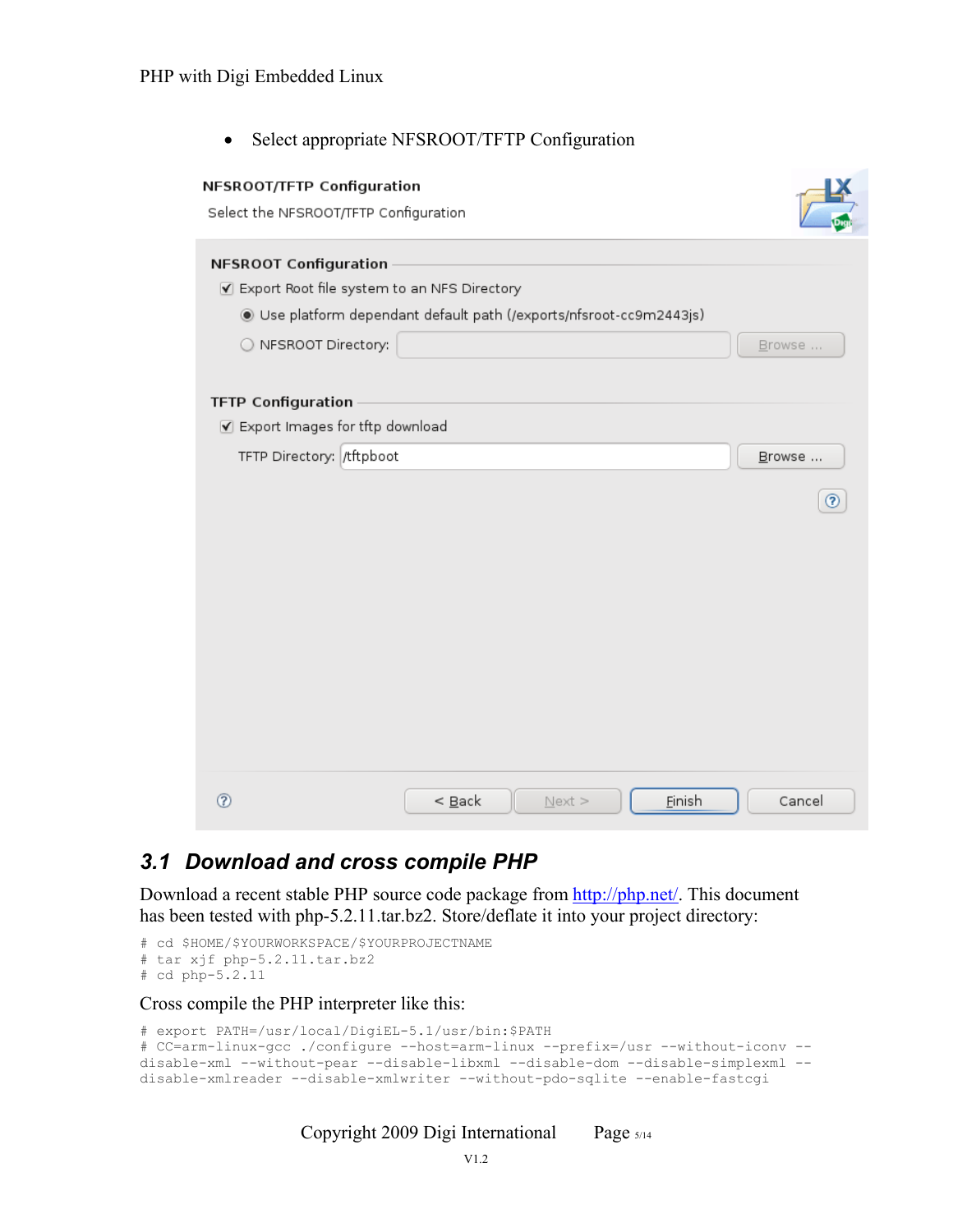PHP with Digi Embedded Linux

```
# make 
# make INSTALL_ROOT=$HOME/$YOURWORKSPACE/$YOURPROJECTNAME install
```
If you don't see php-cgi in your project directory (the make install failed?), copy it manually from built directory (or take the pre-compiled php-cgi from the zip attached).

# find . –name php-cgi ./sapi/cgi/php-cgi # cp sapi/cgi/php-cgi ..

### *3.2 Configure Rootfs to contain SQLite pre-compiled binary*

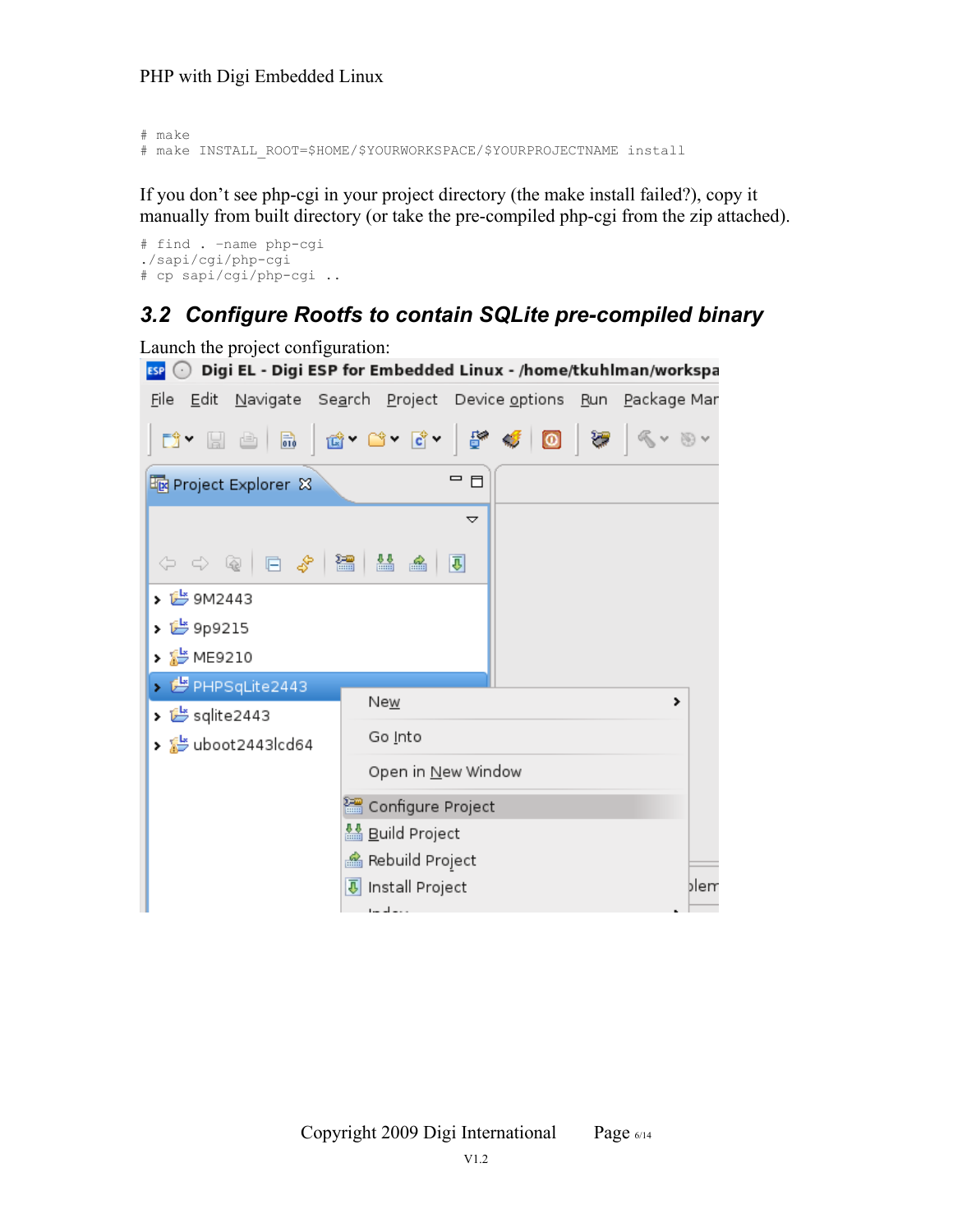#### PHP with Digi Embedded Linux

Enable Sqlite data base engine in the Rootfs Configuration/Pre-built applications:



#### configure the kernel for POSIX file locking (CONFIG\_FILE\_LOCKING) which is needed for SQLite:



Save the changes.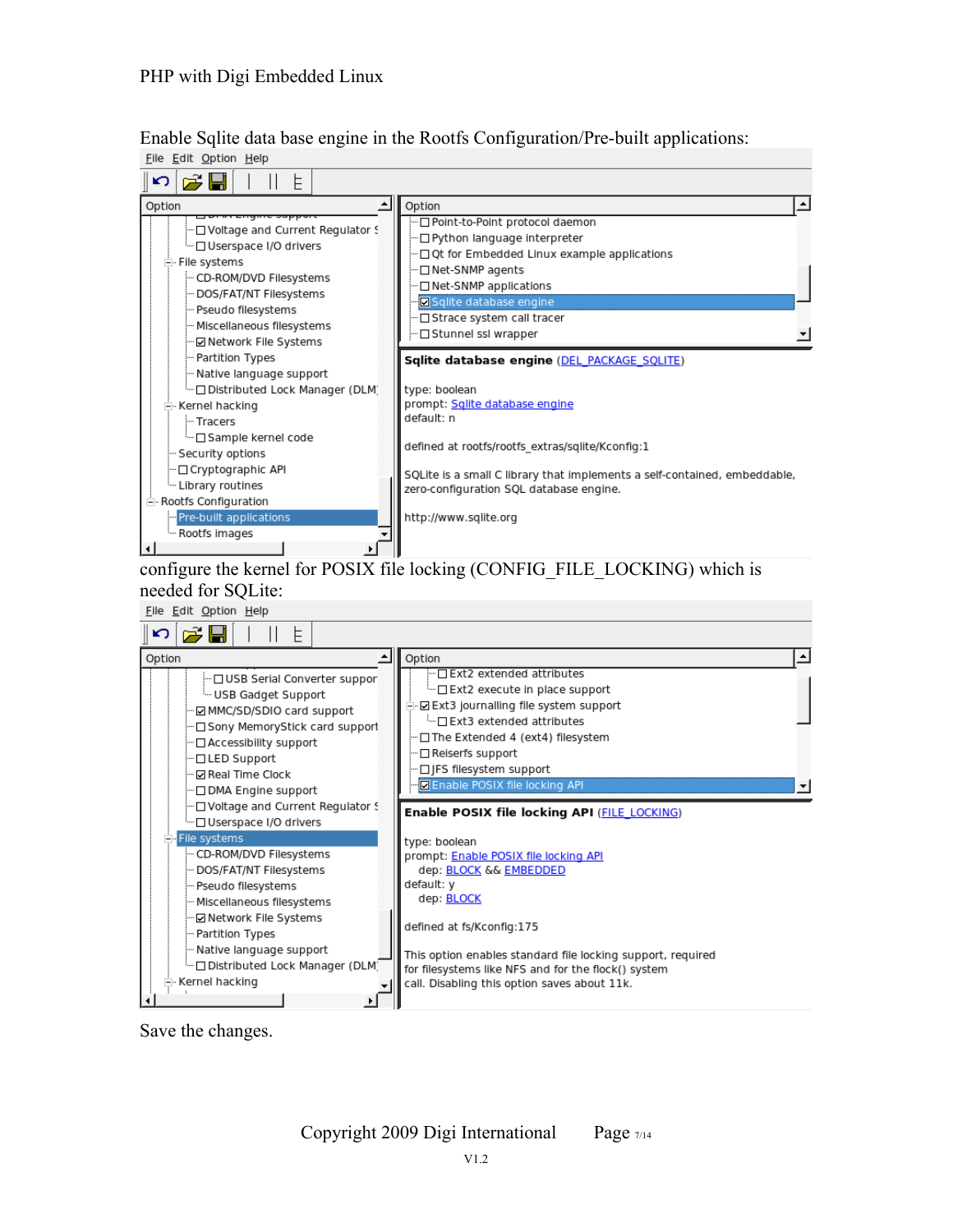### *3.3 Configure Busybox httpd*

If you decide to use the pre-compiled httpd included in the busybox, you need to select it into your project config (which is the default). Right click on your project and select "Configure project". Select Rootfs Configuration, Pre-built applications and Busybox's httpd web server

(CONFIG\_DEL\_PACKAGE\_HTTPD)

File Edit Option Help



To enable the busybox httpd to launch the PHP interpreter when called with .php in the URL, add the following line to the /etc/httpd.conf of your rootfs:

\*.php:/usr/bin/php-cgi

E.g. copy the default /usr/local/DigiEL-5.1/rootfs/rootfs extras/httpd/rootfs/etc/httpd.conf into your project directory and edit it.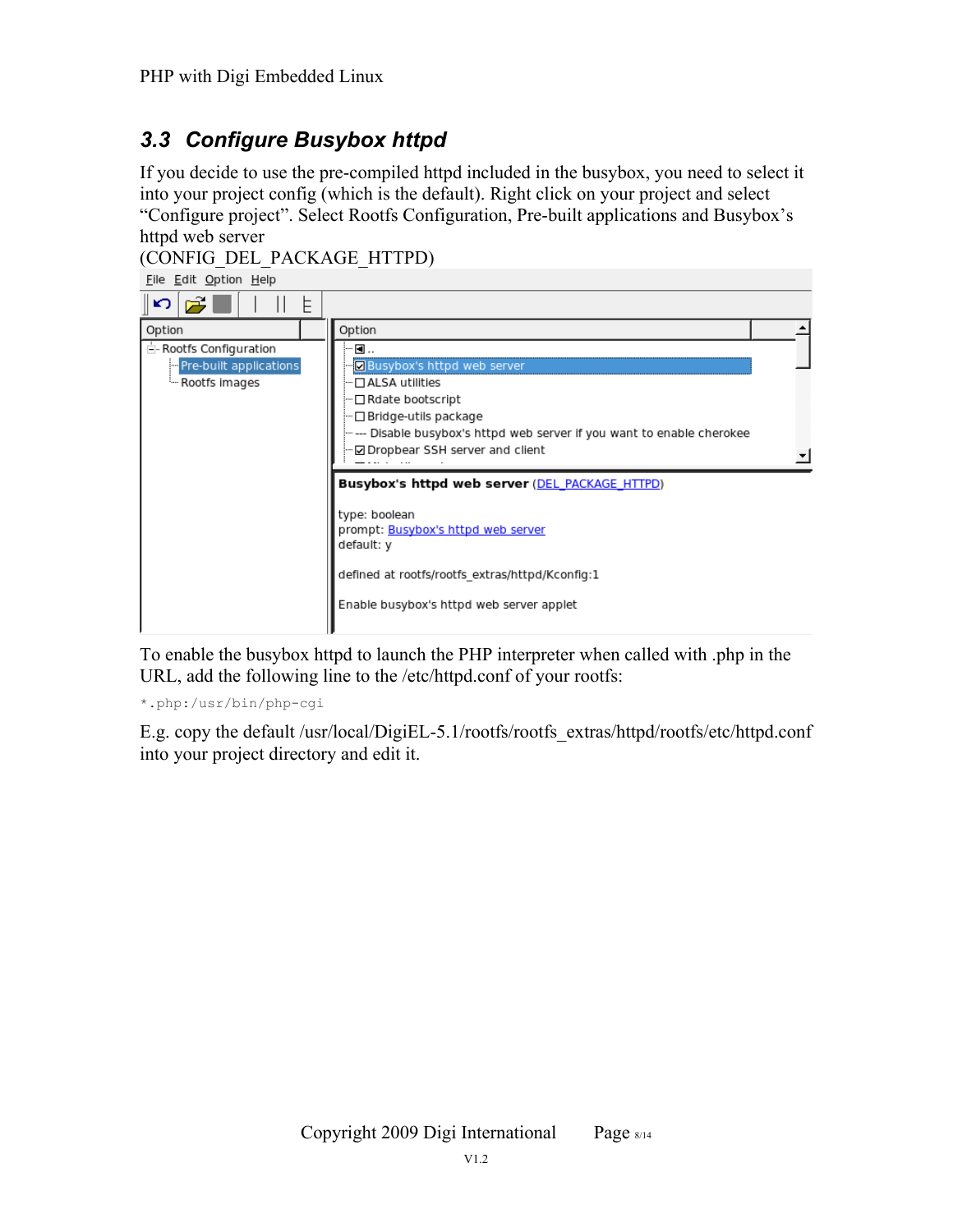### *3.4 Configure Cherokee web server*

If you decide to use the pre-compiled Cherokee web server, you need to select it into your project config (disable busybox httpd for this first). Right click on your project and select "Configure project". Select Rootfs Configuration, Pre-built applications deselect Busybox's httpd web server and select Cherokee



#### (CONFIG\_DEL\_PACKAGE\_CHEROKEE)

To configure Cherokee to launch the PHP interpreter, add the following lines to your cherokee.conf:

```
vserver!10!rule!600!encoder!deflate = 0 
vserver!10!rule!600!encoder!gzip = 1 
vserver!10!rule!600!handler = fcgi 
vserver!10!rule!600!handler!balancer = round_robin 
vserver!10!rule!600!handler!balancer!source!\overline{1} = 1
vserver!10!rule!600!handler!change user = 0vserver!10!rule!600!handler!check_file = 1 
vserver!10!rule!600!handler!error_handler = 1
vserver!10!rule!600!handler!pass_req_headers = 1 
vserver!10!rule!600!handler!xsendfile = 0 
vserver!10!rule!600!match = extensions 
vserver!10!rule!600!match!extensions = php 
vserver!10!rule!600!only secure = 0
source!1!host = localhost:50000 
source!1!interpreter = /usr/bin/php-cgi -b localhost:50000 
source!1!nick = PHP Interpreter 
source!1!type = interpreter
```
Copyright 2009 Digi International Page 9/14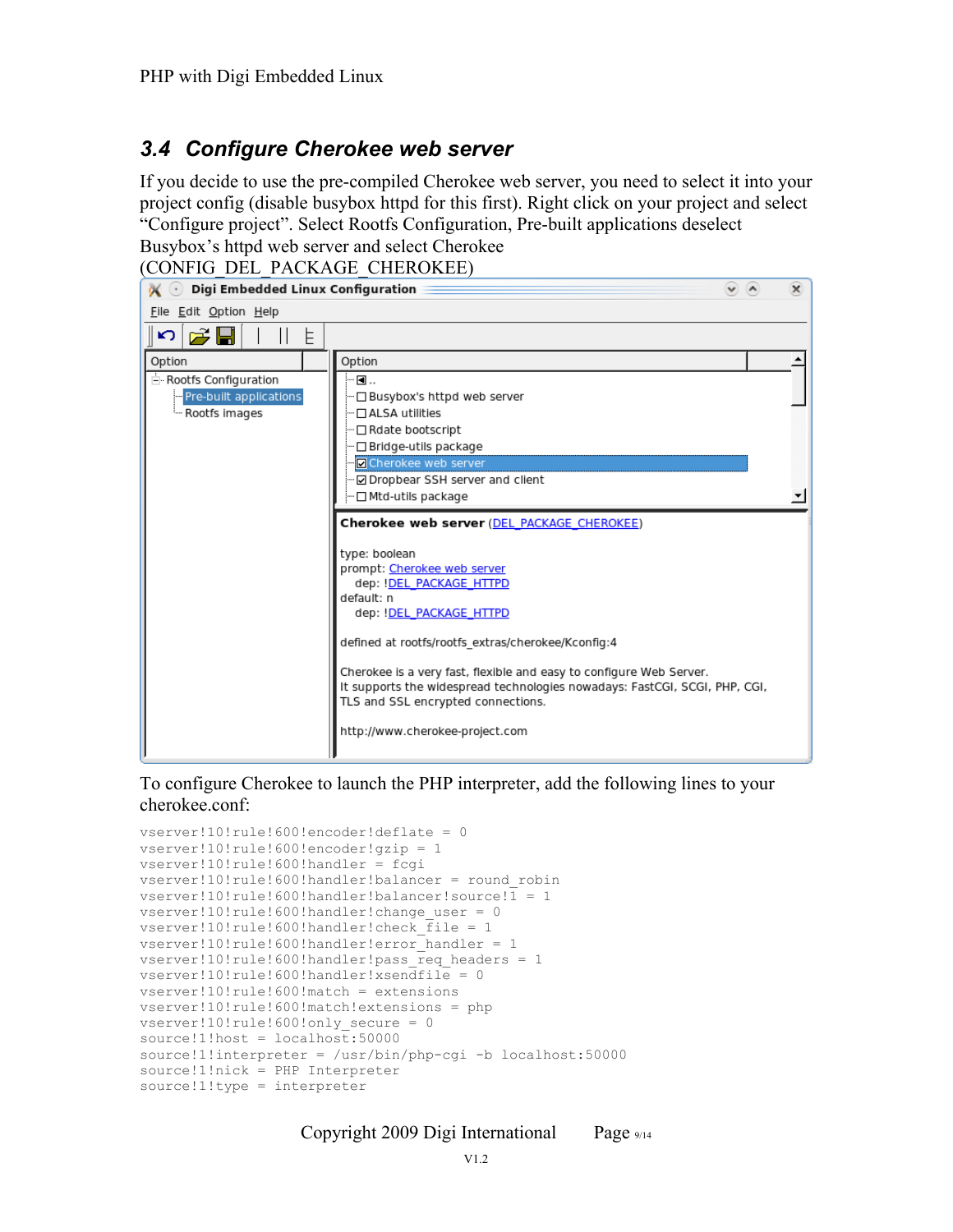E.g. copy the default /usr/local/DigiEL-

5.1/rootfs/rootfs\_extras/cherokee/rootfs/etc/Cherokee/cherokee.conf into your project directory and edit it.

### *3.5 Add files to your rootfs*

Unfold your project, select configs and open add\_files.sh. Add the php-cgi, the test.php and the httpd.conf or cherokee.conf (according to your selected web server) to the rootfs:

File Edit Navigate Search Project Device options Run Package Manager Window Help

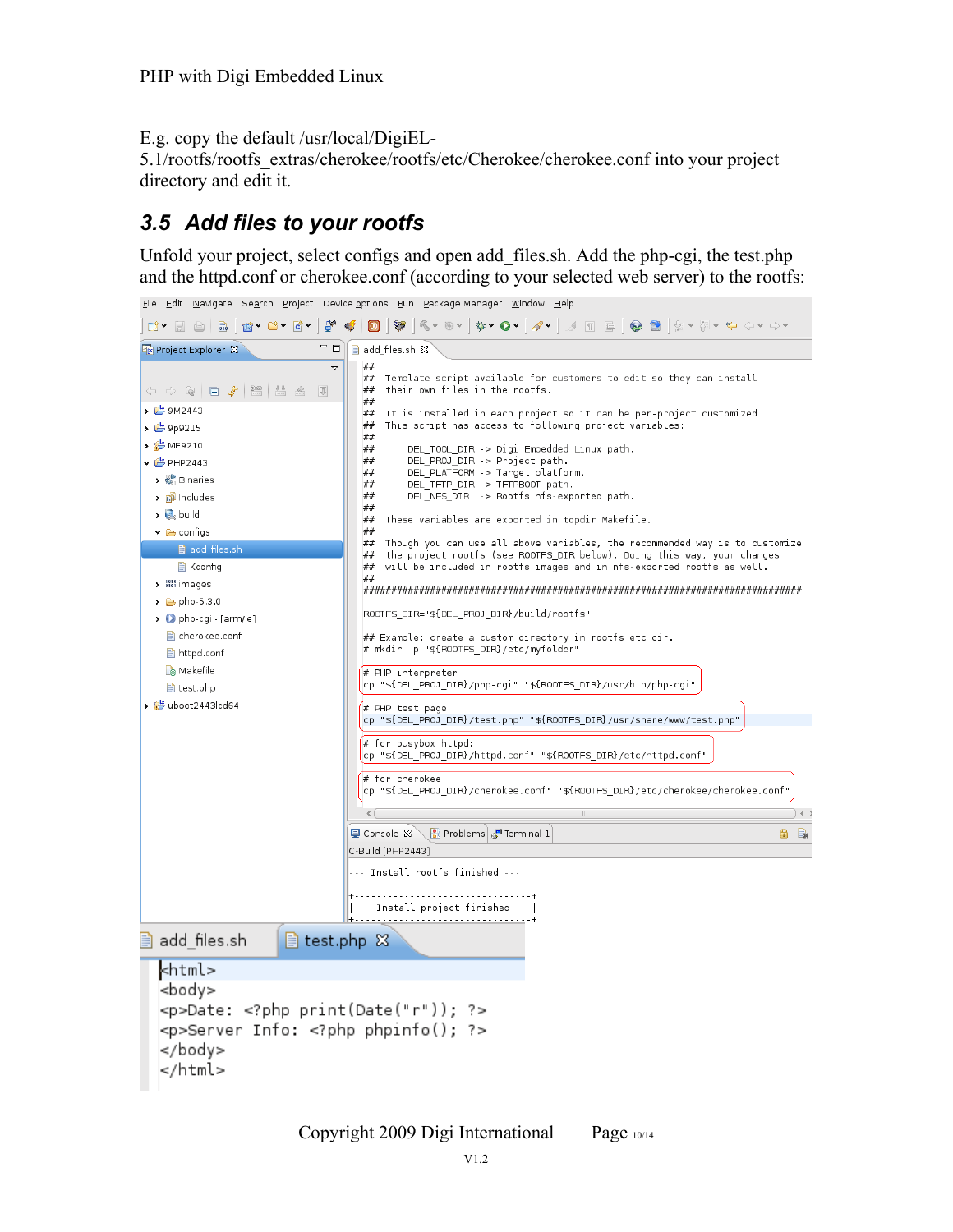• Built the project:

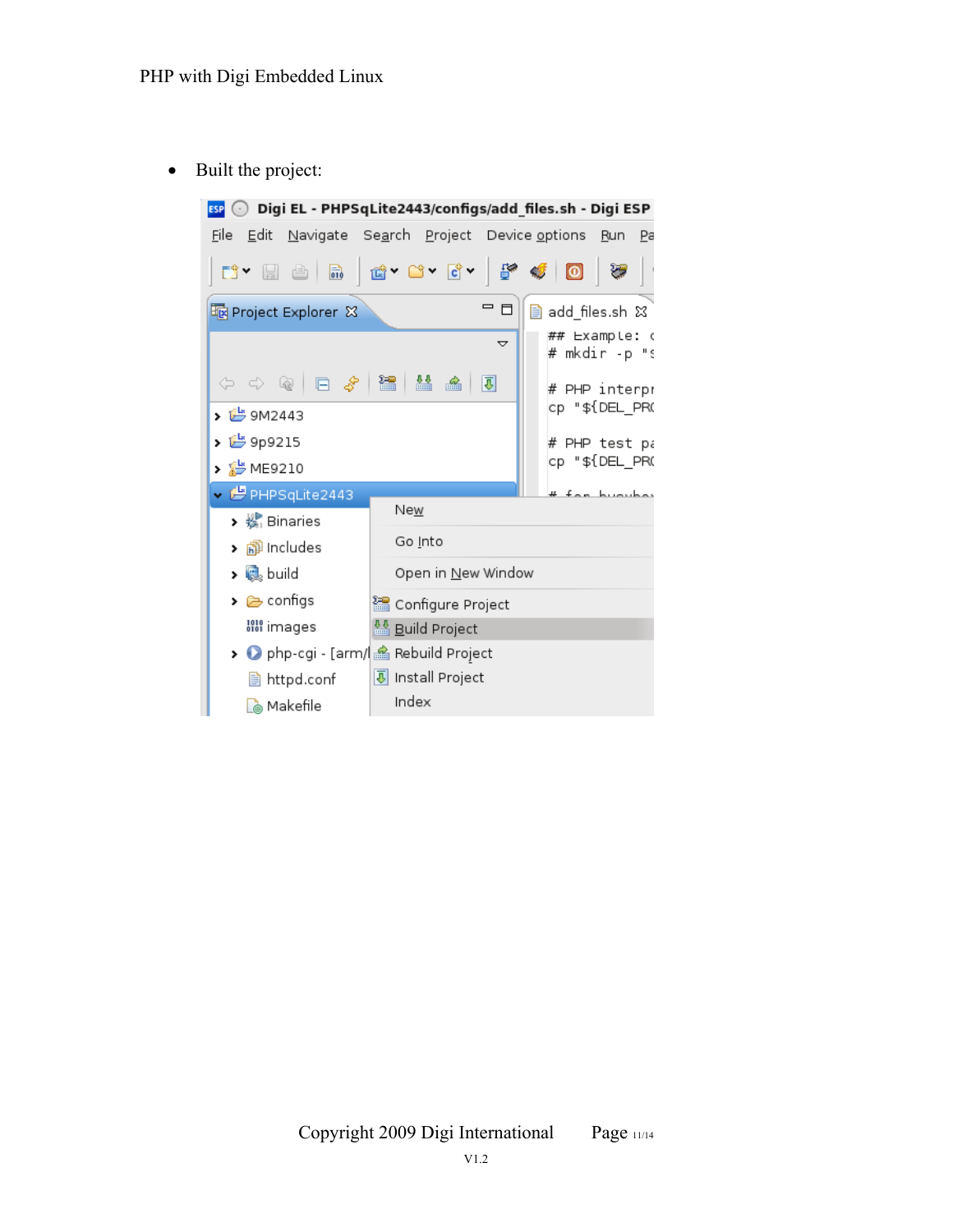• Install the project:



### **4 Hardware Setup**

- Turn off the development board.
- Connect the power cable.
- Plug the Connect ME 9210 or ConnectCore module to the development board.
- Connect Ethernet between development board and your development PC or switch (for updating firmware).
- Connect a serial null modem cable (pins 2 and 3 crossed) to your host computer (e.g. COMA is the CONSOLE). Plug the cable into Serial Port A of the Digi development board. On ConnectCore9P9215 development board use Serial Port D (CONSOLE).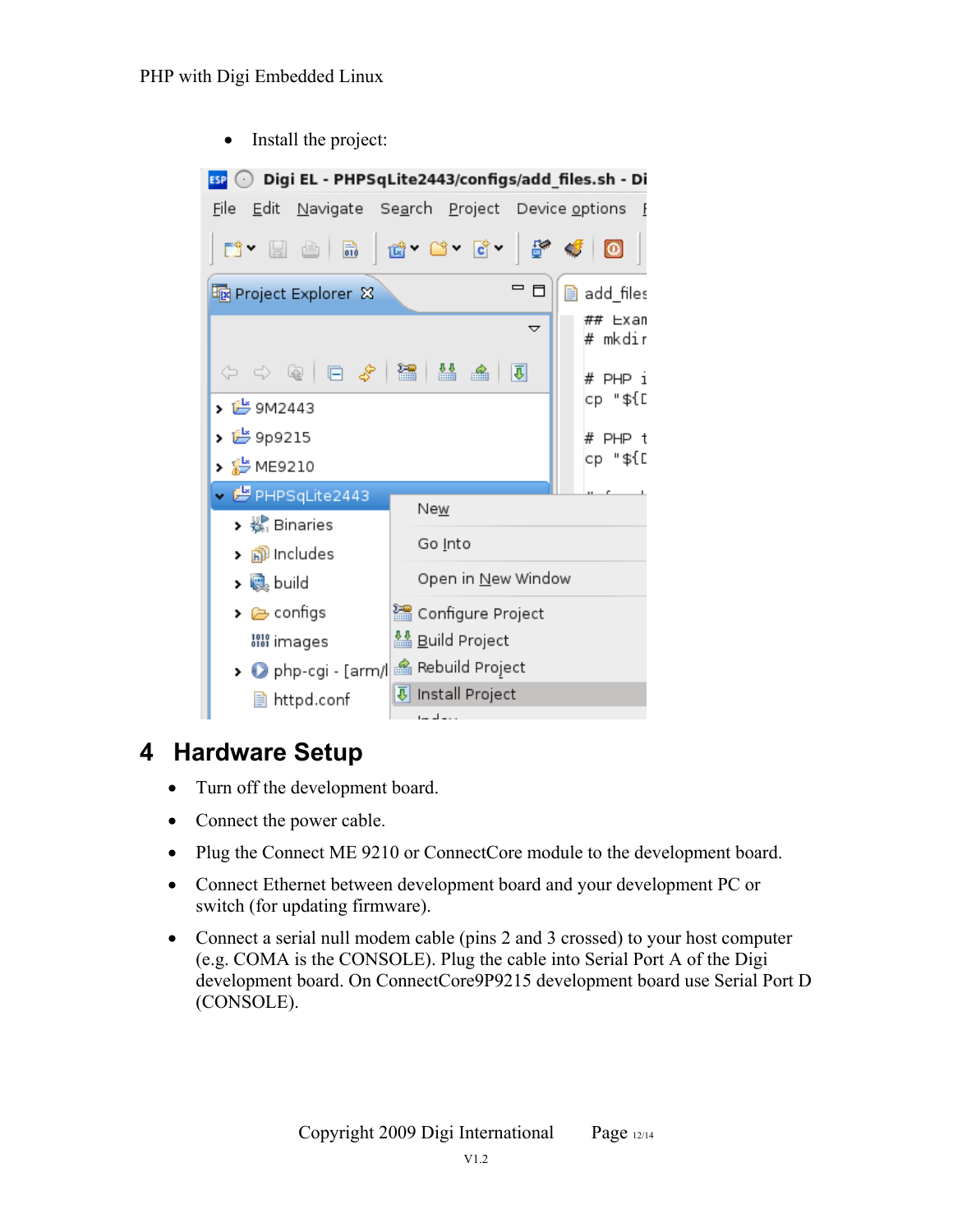## **5 Testing**

Run the newly built kernel and rootfs on module (e.g. update the images in flash built in section 3 "update linux tftp;rootfs tftp;dboot linux flash", or boot with NFS-root: "dboot linux tftp").

Start a web browser on your development host and point it to the IP of your module to check the php test page:  $\frac{http://192.168.42.30/test.php}{http://192.168.42.30/test.php}$ 



If you click on the SQLite example link (or enter URL: http://192.168.42.30/sqliteexample.php) you will see the output of the SQL statements executed in this PHP page.